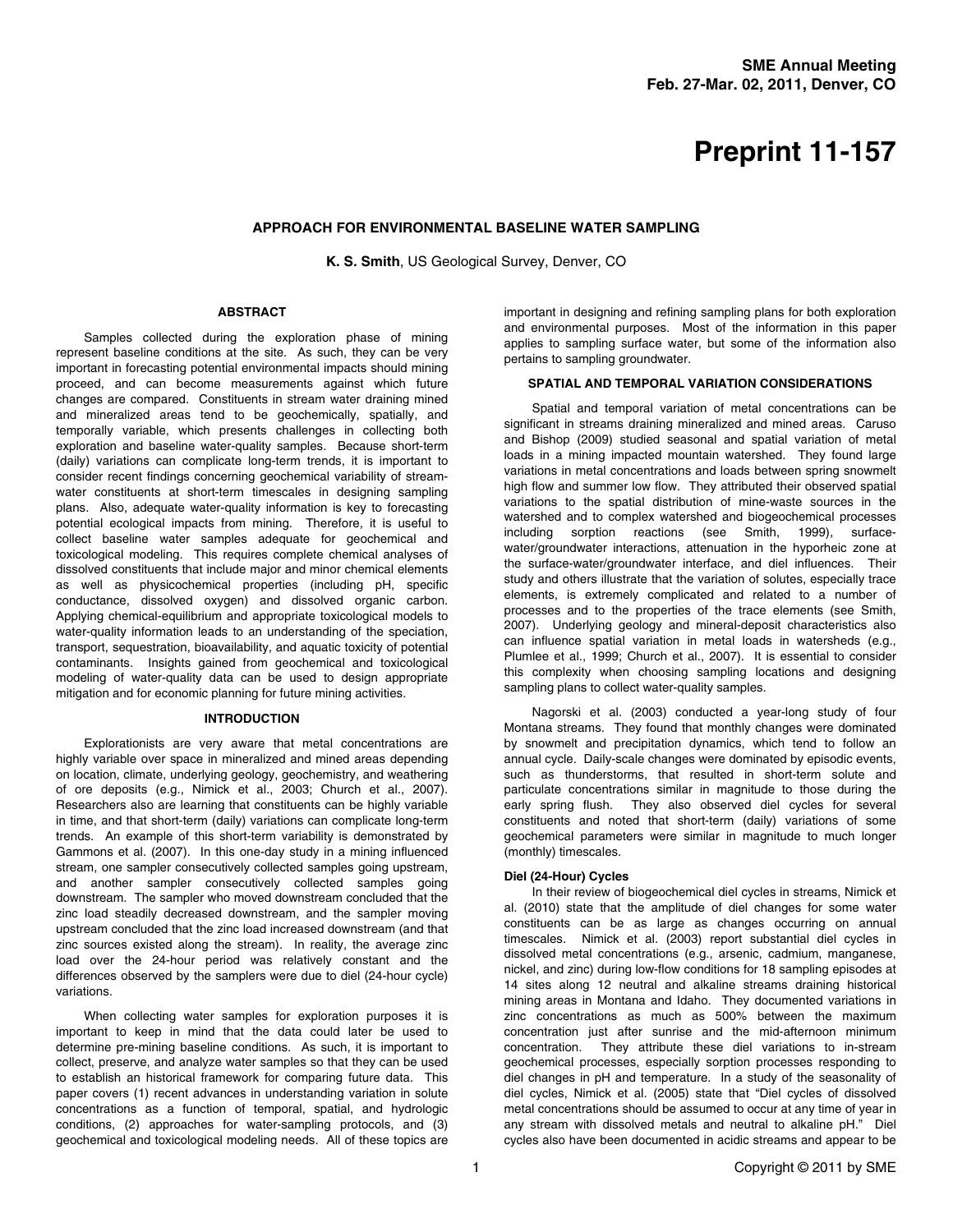related to photoreduction of iron oxyhydroxides (e.g., McKnight et al., 1988; Sullivan and Drever 2001).

Diel variations have serious implications for the evaluation of historical water-quality data, collection of baseline water-quality data, and collection of mineral-exploration data. Nagorski et al. (2003) point out that short-term (daily) variations of constituent concentrations in streams can be similar in magnitude to variations reported for seasonal timescales. It is therefore necessary to consider these short-term variations when designing water-quality sampling plans, and it cannot be assumed that a single water sample accurately represents waterquality conditions for a given stream. Current U.S. Environmental Protection Agency (EPA) acute freshwater aquatic-life standards for metals refer to 24-hour average concentrations. As such, it might be useful to consider a sampling program that involves collecting samples throughout the day and night to obtain actual 24-hour average concentrations (see Nimick et al., 2010). Also, consistently collecting periodic samples at a particular site at a specific time of day minimizes the influence of diel variations (Nagorski et al., 2003). However, this approach is problematic for comparisons between sites unless all sites are sampled at the same time under similar hydrologic conditions, as shown by the example given in the Introduction.

#### **Flow Considerations**

In mineralized and mined areas it is common to see relationships between solute concentrations and flow. Predominant causes of changes in hydrologic conditions include evapotranspiration, snowmelt, rain storms, and loss or gain due to infiltration through the streambed. In their evaluation of historical surface-water quality data for the Red River Valley, New Mexico, Maest et al. (2004) found that the time of year has a major effect on water quality, due to changes in hydrologic conditions. They also report that episodic events, such as thunderstorms, caused flushing of sulfide oxidation products from altered areas, and they note that alkalinity values decrease during storm events, which indicates that there can be short-term changes in buffering capacity. Jambor et al. (2000) also reported elevated metal concentrations in streams draining mined areas with increasing flow due to flushing of stored acid and metals from soils and mining wastes by melting snow and rain events. McKnight and Bencala (1990) and Boyer et al. (1997) reported flushing of dissolved organic carbon and other constituents from soil during spring snowmelt. Generally, nonepisodic increase in flow over longer time periods tends to have a dilution effect.

When collecting stream-water samples it is important to know where the samples fall on the annual stream hydrograph. Maest et al. (2004) define five different hydrologic conditions on the hydrograph: rising limb, peak, falling limb, storm event, and low flow. They define rising limb as starting when flows first increase as a result of snowmelt and ending when flows reach 50% of peak flow for that water year. Peak flow is defined as starting and ending at 50% of peak flow on either side of the peak. Falling limb starts after the peak when flows fall to 50% of peak values and ends when flows fall to 25% of peak values. Low flow starts at 25% of peak flow after the peak and continues to the start of the rising limb the following water year. Storm events are defined as increases in flow superimposed on the hydrograph.

Understanding interactions between groundwater and surface water is an important, often overlooked consideration in water management. Winter et al. (1998) provide an overview of groundwater/surface-water interactions. Interactions at the surfacewater/groundwater interface (the "hyporheic zone") can play an important role in the concentration and load of constituents and can have significant environmental influences on biogeochemical processes (Bencala, 2005). Hyporheic exchange flows are one of several mechanisms that influence the interaction between surface water and groundwater (Winter et al., 1998). The direction of this exchange varies depending on the time of year and the hydrologic

conditions. The geological, hydrological, and vegetation properties of the catchment and streambed topography generally determine the degree of surface-water/groundwater exchange. Gandy et al. (2007) provide a review of information about attenuation of mining-derived pollutants in the hyporheic zone, and Ibrahim et al. (2010) have developed a conceptual framework for this interface. Important processes include sorption, precipitation, redox reactions, and reductive dissolution of iron and manganese oxyhydroxides. Researchers continue to study and model the hyporheic zone in various environments (e.g., Bencala, 2000; Runkel et al., 2003; Zaramella et al., 2006).

#### **SAMPLING PROTOCOLS**

There have been major advances made in developing "clean" sampling procedures and extremely sensitive analytical techniques for trace elements. However, sampling procedures that address and capture the natural variability of constituents in water need some further development. It is critical to use current, relevant, documented sampling protocols and to record how, when, and where samples were collected, preserved, and analyzed. There are numerous protocols that describe sampling, preservation, and analytical procedures (e.g., U.S. Geological Survey, variously dated). Great care must be taken to ensure that water-quality sampling procedures, sampling devices, and preservatives do not contaminate the sample, react with the sample, or interfere with the analytical method. Experienced personnel should be chosen to collect water-quality samples. Collection of QA/QC samples, such as replicates and blanks, is very useful to determine if any contamination has occurred and whether variation in constituents between samples is due to contamination or to actual variation. It is important to document such things as frequency of sampling, whether samples were composited, where in the stream samples were collected, whether samples were collected using a pump or by a grab method, the existence of QA/QC samples, and whether samples were filtered (and filter size and type). Field parameters (i.e., temperature, pH, specific conductance, dissolved oxygen) should be measured in the field, and samples should be filtered in the field. Documentation of calibration should be included for all field instruments.

Federal and state regulations for water-quality criteria have changed over time regarding total recoverable metals and total dissolved metals. Federal regulations began to recommend use of dissolved metals in 1995 (U.S. Environmental Protection Agency, 1995); prior to 1995 federal water-quality criteria were based on total recoverable metals. It is important to collect samples in a manner that addresses current regulations and also meets the needs of geochemical or toxicological modeling (i.e., dissolved concentrations). When collecting stream-water samples below confluences or inflows it is important to ensure that the stream water is well mixed or that sampling procedures are chosen that account for poorly-mixed conditions. Measuring specific conductance across the stream at the sampling location can help determine whether the stream water is well mixed. When choosing analytical methods it is key to consider analytical limits of detection and interferences with solutes common in mineralized and mined areas. QA/QC samples, such as standard reference materials, should be submitted to the laboratory along with the samples so that analytical performance can be evaluated. The National Environmental Methods Index (NEMI, http://www.nemi.gov/) is an online methods database that can be used to search for and compare regulatory and non-regulatory analytical methods.

It can be quite useful to compile meteorological information (e.g., temperature min/max, precipitation, and snowfall) at the time of sample collection and to retain that information with the analytical information. Photographs also can be useful to document sampling sites and conditions for future consideration. Detailed field notes should include date, time, recent and current weather conditions, field conditions, water color, and any other relevant information.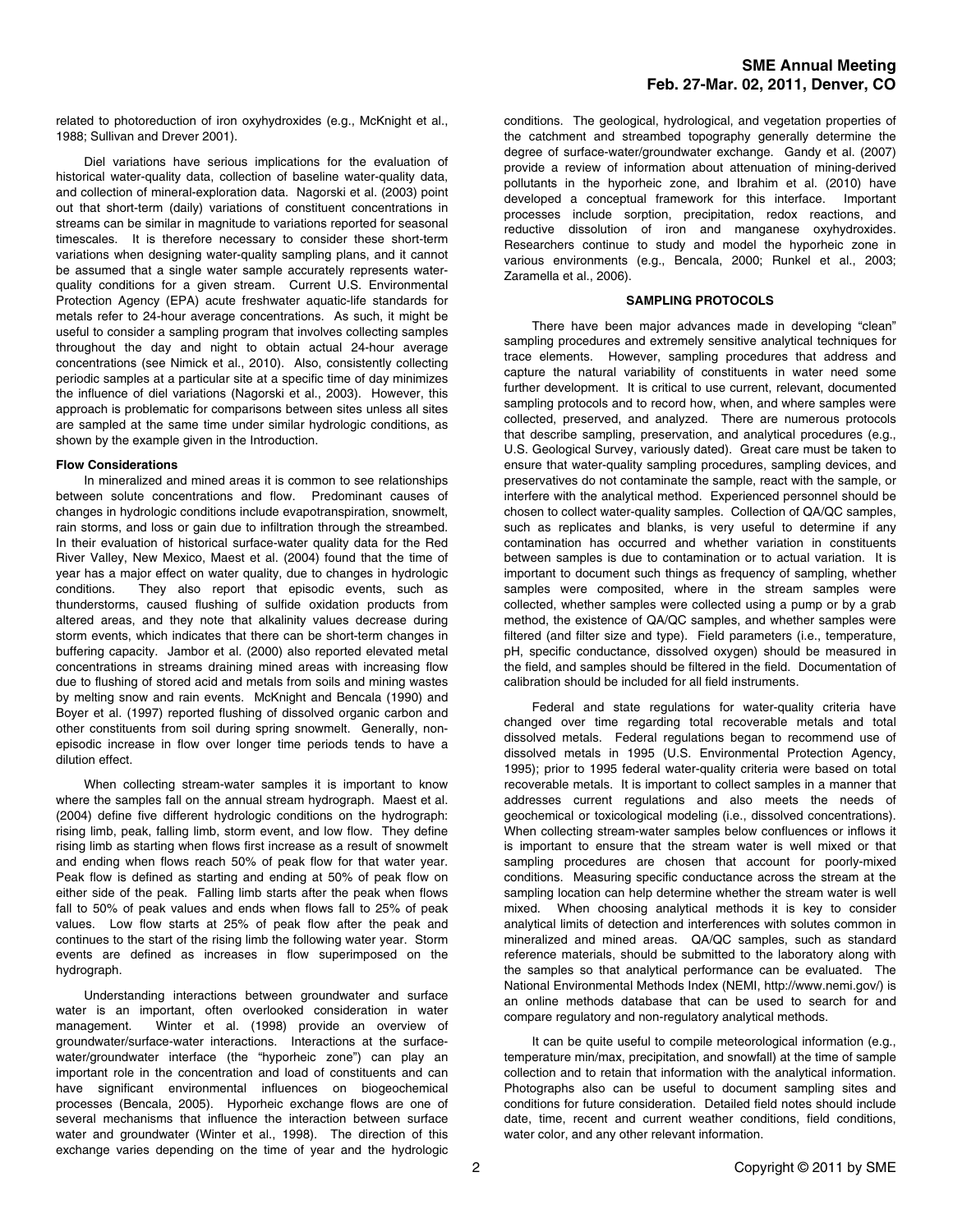Stream-water flow/discharge measurements can be quite valuable when comparing solute concentrations between different sampling events because concentration variations and flow variations generally are linked. There are a number of traditional techniques to obtain stream-water flow or discharge measurements (e.g., U.S. Geological Survey, variously dated (b)). An approach using a tracer-dilution method to quantify stream-water discharge and synoptic sampling to quantify solute concentrations has been developed to determine metal loading in streams located in mined and mineralized areas (Kimball, 1997; Kimball et al., 2007). Using this approach it is possible to identify and quantify the principle inflows of metals, the presence of non-point source, dispersed inflows of metals, and the amount of attenuation of metals in a stream.

### **GEOCHEMICAL AND TOXICOLOGICAL MODELING NEEDS**

For geochemical modeling it is necessary to have complete dissolved water analyses including major, minor, and trace elements, and both anions and cations. Additional important determinations include pH, temperature, specific conductance, alkalinity, and dissolved oxygen. Potentially useful determinations in mineralized and mined areas include ferrous iron, total iron, and acidity. In water with low dissolved oxygen concentration, it also may be useful to directly measure redox couples of interest. Current analytical techniques, such as ICP-AES and ICP-MS, offer analysis of a number of chemical elements. Therefore, it is relatively simple to obtain complete water analyses. Also, complete water analyses can serve as a guide to unanticipated environmental concerns or to potential by-products that may be recovered. Nordstrom and Munoz (2006) discuss information needs for various applications of geochemical modeling. For transport modeling it is necessary to have water flow or discharge measurements. For inverse modeling it is necessary to have mineralogical information about the geologic material in contact with the water.

Toxicological modeling of water quality is beginning to have a presence in federal regulations. For example, the EPA incorporated the biotic ligand model (BLM) into its recently revised aquatic life ambient freshwater quality criteria for copper (U.S. Environmental Protection Agency, 2007). The BLM is a computational model that predicts metal toxicity to biota in aqueous systems for one metal and one organism at a time (Di Toro et al., 2001; Santore et al., 2001). Required input for the BLM includes temperature, pH, dissolved organic carbon (DOC), percent DOC as humic acid (default is 10%), alkalinity, and dissolved concentrations for calcium, magnesium, sodium, potassium, sulfate, and chloride. Although DOC samples are rarely collected, DOC is a required input parameter for the BLM and can have a significant influence on predicted toxicity of some metals such as copper. Therefore, it is important to include DOC in water sampling plans. A research version of the BLM is available at http://www.hydroqual.com/wr\_blm.html and allows for computations for copper, silver, cadmium, and zinc. In addition to determining sitespecific water-quality criteria, the BLM can be used to determine the time of year when the water chemistry is most toxic, which often is difficult to determine without a rigorous and expensive toxicity-testing program.

#### **SUGGESTIONS**

It is suggested that the following steps be taken when developing a water-quality sampling plan.

• Follow current, relevant sampling, preservation, and analytical protocols. Use consistent methodologies employing best-practice techniques and equipment, and appropriate QA/QC. Use experienced personnel to collect water samples. Avoid sample contamination. Measure field parameters (i.e., temperature, pH, specific conductance, dissolved oxygen) in the field, and filter

samples in the field. Ensure that stream water is well mixed at sampling locations.

- Collect samples for complete dissolved chemical analyses, including major, minor, and trace cations and anions, and dissolved organic carbon.
- Communicate with the laboratory to ensure that adequate sample volumes are collected and that proper sample preservation is performed.
- Be consistent in sampling procedures, locations, and time of day.
- Conduct stream-water flow or discharge measurements.
- Collect meteorological information.
- Account for natural variability by nesting short-term studies within long-term studies that encompass variable climatic and hydrologic conditions (see Nagorski et al., 2003).
- Obtain samples throughout the day and night for an actual 24 hour average of constituent concentrations at a given site (see Nimick et al., 2010).
- For comparison between sites, collect samples simultaneously under similar hydrologic conditions.
- Sample high-flow and transient hydrologic events to obtain an estimate of flushing of constituents from soils, mining wastes, hyporheic zones, etc. in a watershed.

### **ACKNOWLEDGEMENTS**

This project work was funded by the U.S. Geological Survey Mineral Resources Program and the U.S. Geological Survey Toxic Substances Hydrology Program. I thank Katie Walton-Day and Lori Filipek for their insightful reviews of this paper, and Carol Russell for her helpful informal comments.

## **REFERENCES CITED**

- 1. Bencala, K.E., 2000, Hyporheic zone hydrological processes: *Hydrol. Processes*, v. 14, p. 2797-2798.
- 2. Bencala, K.E., 2005, Hyporheic exchange flows, *in* M.G. Anderson (ed.), Encyclopedia of Hydrological Sciences, v. 3(10): New York, Wiley, p. 1-7. (Available online at http://water.usgs.gov/nrp/proj.bib/Publications/2005/bencala.2005. pdf)
- 3. Boyer, E.W., Hornberger, G.M., Bencala, K.E., and McKnight, D.M., 1997, Response characteristics of DOC flushing in an alpine catchment: *Hydrol. Processes*, v. 11, p. 1635-1647.
- 4. Caruso, B.S., and Bishop, M., 2009, Seasonal and spatial variation of metal loads from natural flows in the upper Tenmile Creek watershed, Montana: *Mine Water Environ.*, v. 28, p. 166- 181.
- 5. Church, S.E., von Guerard, Paul, and Finger, S.E., (eds.), 2007, Integrated investigations of environmental effects of historical mining in the Animas River watershed, San Juan County, Colorado: U.S. Geological Survey Professional Paper 1651, 1,096 p. plus CD-ROM. (Available online at http://pubs.usgs.gov/pp/1651/)
- 6. Di Toro, D.M., Allen, H.E., Bergman, H.L, Meyer, J.S., Paquin, P.R., and Santore, R.C., 2001, A biotic ligand model of the acute toxicity of metals. I. Technical basis: *Environ. Toxicol. Chem*., v. 20, p. 2383-2396.
- 7. Gammons, C.H., Milodragovich, L., and Belanger-Woods, J., 2007, Influence of diurnal cycles on monitoring of metal concentrations and loads in streams draining abandoned mine lands: an example from High Ore Creek, Montana: *Environ. Geol*., v. 53, p. 611-622.